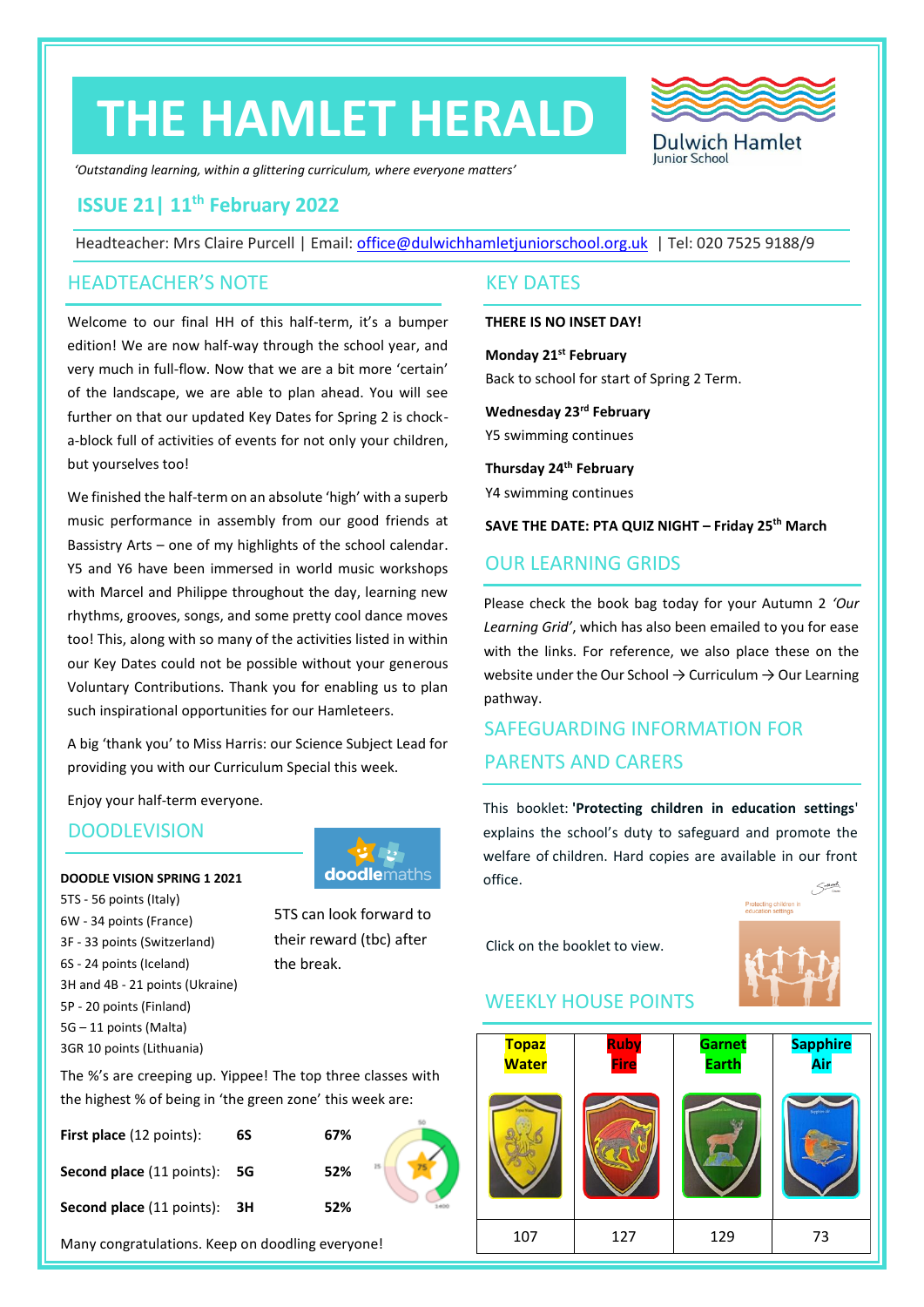# ACHIEVEMENT CERTIFICATES VALUES CERTIFICATES

The following children have received Achievement Certificates in our special Friday celebration assemblies throughout January and February to date. Congratulations to you all:

- 3H Alfie, Zoe, Allegra, Eva, Josh, Aidan, Isabel, Lauren, Henry, chosen. This half-term we have congratulated: Jacob & Emilia
- 3F Florence, Anna Mara, Ikram, Felix, Dylan, Aliona, Sol, Hugh, Alaia & Beatrice
- 3GR Felix, Lola, Elodie, Arthur, Hugo, Elias, Thea & Charlie
- 4B Stanley, Caitlin, Fred, Cillian, Hannah, Darcy, Jamie, Freddie, Hefsiba, & Shanique
- 4O Breyelle, Bella F, Willow, Coleman, Elisabeth, Niamah, Luca, Scarlett, Alex W & Sienna
- 4S Mark, Clara, Romilly, Oscar, Leo H, Iona, Liam, Jayden & Mariam
- 5P Beatrix, Tilly, India, Claudia, Ruari, Hugo, Lucia, Annaliese, Dylan & Wilbur
- 5TS Etienne, Niamh, Laurie, Tom W, Lillie, Georges, Jenny, Ben, Liv & Benita
- 5G Maxi, Ronin, Nyola, Emily, Isabella & Jennifer
- 6S Nahla, Rose, Sidney, Rosita, Mona, Amelia, Lucy, Ansh, Ayoub, Max & Dulcie
- 6N Adrien, Annie, Amelia, Farah, Scarlett, Ella, Ace, Leo, Joe & Maxi
- 6W Hugh, Oscar, Michael, Bea, Manny, Alice, Nate, Fleur, Lilyrose & Abby

# SAFER INTERNET DAY: DHJS HAMLETEER **Y6:** Mona, Max 6S, Simran 6W & Farley 6N AUTHORISED USER AGREEMENT (AUA)

As we near a school break, we always take the opportunity to remind the children about keeping themselves safe while away from school – whether that be while they are out and about, or indeed, online. Mrs Purcell always takes time in the final assembly of any half-term/term to remind the children of key messages about keeping safe.

Children learn in a structured way about keeping safe in the online world via our PSHE and Computing curriculums. We also take opportunities, such as Safer Internet Day to reinforce our work.

Safer Internet Day 2022 was Tuesday, 8<sup>th</sup> February, and Mr Salomonson led the children through a special assembly on this year's theme of 'All fun and games, exploring respect and relationships online'. He also took the opportunity to speak to the children about our AUA: Acceptable Use Agreement for our Hamleteers. This is a document that outlines how we expect our children to behave when they are online, and/or using school networks, connections, internet connectivity and devices, cloud platforms and social media (both when on the school site and outside of school). We tell the children that they should not behave any differently when they are out of school or using their own

Every Friday, in our weekly Celebration Assembly, each teacher nominates a member of their class who has demonstrated one of our Values in action. We enjoy hearing the varied reasons as to why they have been specifically

# RESILIENCE

**Y3:** Alfie 3H, Miles, Bohan 3F, Grace & Antonia 3GR **Y4:** Max, Ale 4B, Portia & Felix 4O **Y5:** Barney 5P, Ivan, Etienne 5TS & Rire 5G, **Y6:** Liana 6S, Gilda, George 6W & Walker 6N

#### RESPECT

**Y3:** Soren, Max, Iman 3H, Michelle 3F & Keava 3GR **Y4:** Eden & Alex 4B **Y5:** Theo 5TS & Millie 5G **Y6:** Rosie 6S, Vedaant 6W, Rudi & Georgia 6N

### **NTEGRITY**

**Y4:** Alyssa & Sagar 4O **Y5:** Liv, Anissa, Claudia 5P, Willow, Cydney 5TS, Fleur & Maxi 5G **Y6:** Noah 6S, Aoife 6W & Kiefer 6N

#### **ENJOYMENT**

**Y3:** Theodora 3H, Sophia & Ibrahim 3GR **Y4:** Aaryan 4B, Sophia 4S & Ronnie 4O



device or home network. What we tell all of our Hamleteers about behaviour and respect applies to all members of the school community, whether they are at home or school.

As such, we have set all of the children a Google Classroom assignment for the half-term, where we are asking them to read and 'own' the agreement. In submitting their assignment, they will be agreeing to all of the points listed. We are confident that you would want to look at this document with your child and talk this through. Thank you for your support in advance.

You may also wish to view our **Trust Online Safety Policy**, and you may also wish to learn more about the ['Digital 5 a Day'](https://www.childrenscommissioner.gov.uk/digital/5-a-day/) from the Children's Commissioner. This provides a simple framework that reflects the concerns of parents and carers as well as children's behaviours and needs. It can also act as a base for family agreements about internet and digital device use throughout both the holidays and term time.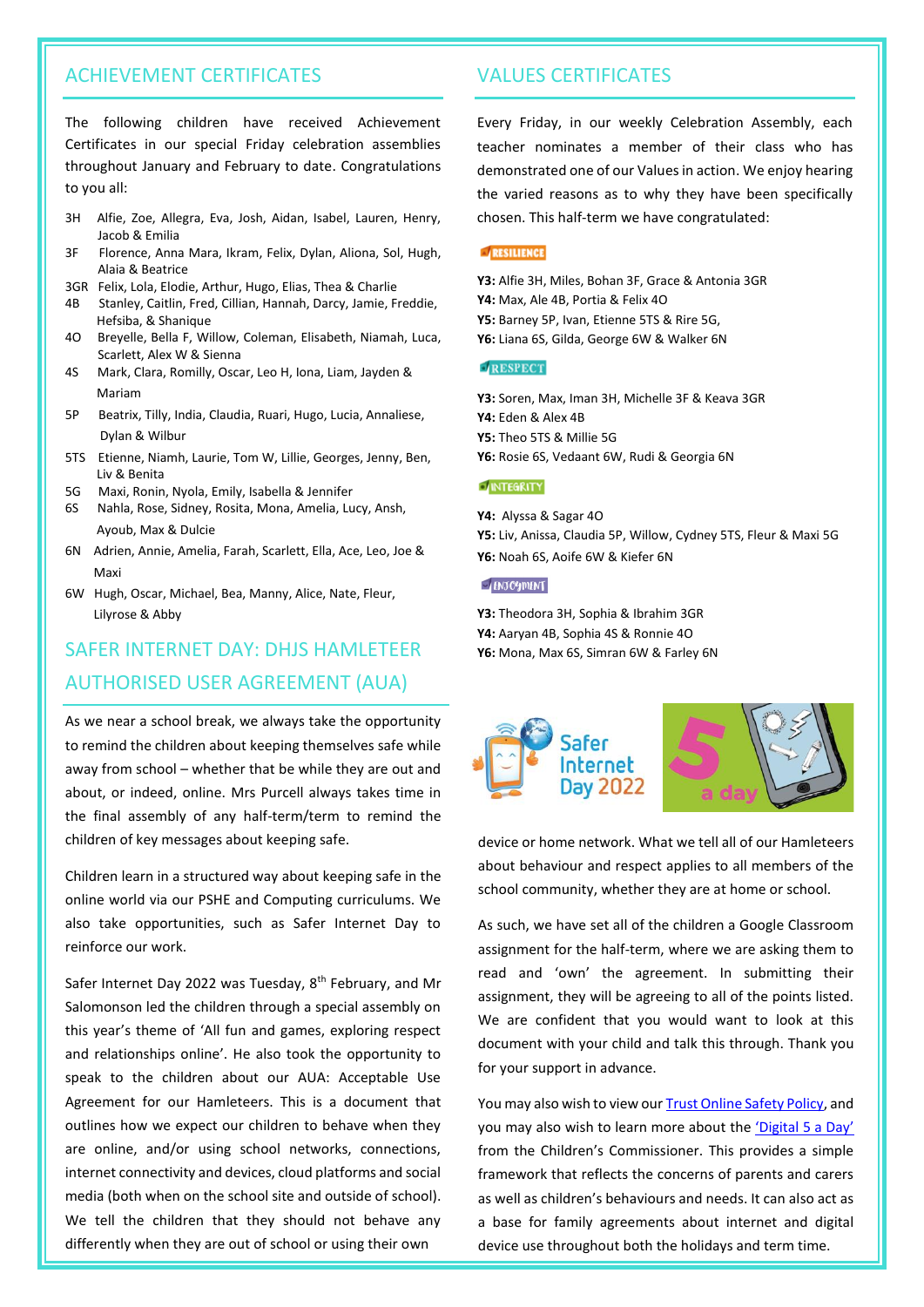# **CURRICULUM SPECIAL: SCIENCE**

At DHIS, we take great pride in planning for and delivering an enriching, memorable and relevant science curriculum, where children have the opportunity to be curious about and understand how the fascinating yet complex wider world works.

Our principles of science learning highlight what this looks like in practice at our school.

# **Dulwich Hamlet Junior School**

PRINCIPLES OF OUTSTANDING SCIENCE LEARNING

Science at DHIS fosters and develops our pupils' curiosity about natural phenomena and enables our children to make sense of the ever-changing world in which they live.

#### Children:

- . Build connections to prior science knowledge and from across the curriculum
- Engage in their learning through purposeful, rich and hands-on tasks
- · Discover links with the wider world through outdoor learning, visits, STEM events, and meeting scientists
- Explore ideas by asking many questions and discussing multiple answers . Plan well-resourced, exciting practical investigations independently and collaboratively

# Build connections to prior science knowledge and from across the curriculum



# Children regularly practise their prior science knowledge during the school day, whilst building connections between science and cross-curricular concepts. This includes looking at role models in the science world, practising our known facts using our Knowledge Organisers, sharing our knowledge through dedicated discussions and our thought showers, and applying learnt processes to practical, hands-on investigations and enquiries.

# Engage in their learning through purposeful, rich and hands-on tasks

In the classroom, children work practically. They apply their knowledge and vocabulary by looking at and investigating concrete resources. This could be dissecting spring flowers after learning about life cycle changes, looking at salt crystals after evaporation has occurred and playing with torches and puppets to notice how shadows change size. We know these experiences enthuse and excite children about scientific processes and we know these are the experiences they remember.





"My favourite science experiment at DH|S has been opening up the owl pellets. I thought it was going to be disgusting but it was actually really interesting and fun. We found so many bones! My group found 7 jaws and 4 rodent skulls." Y5 child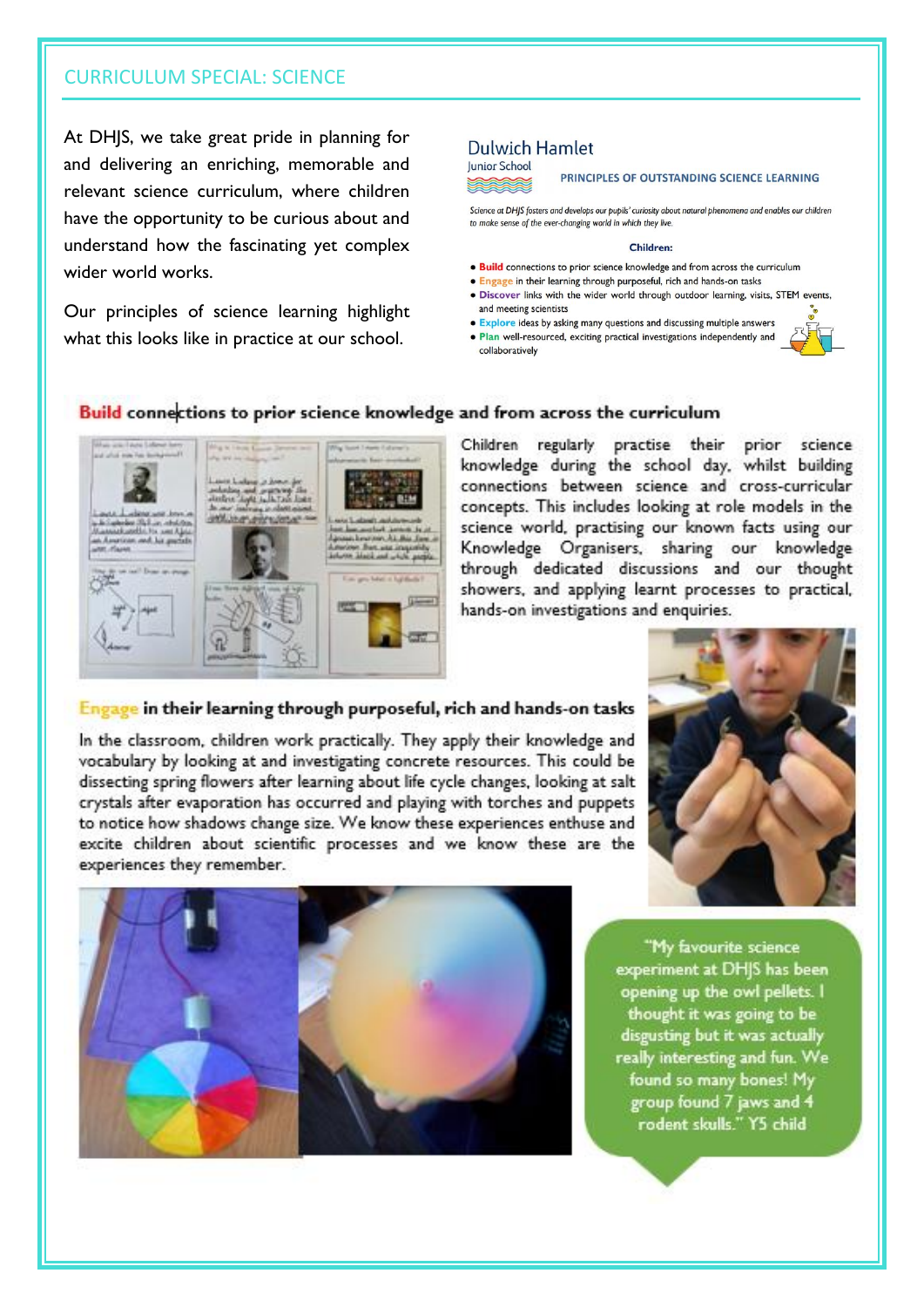# Discover links with the wider world through outdoor learning, visits, STEM events and meeting scientists

Building children's STEM identity by exposing them to a diverse range of scientists, experiences and professions is key in inspiring them to take up STEM related careers beyond school. As a result, we enrich our science curriculum through trips, visits and meeting scientists.



The children enjoy taking their learning from the classroom to a new setting and their vision of science is challenged and broadened. Throughout the year. children visit local museums, green spaces and environment centres linked to their year group learning. Role models visit the school to challenge stereotypes around science and to show how varying working in science can look.



Science is important because it will help you with a lot of things as you grow up, even in jobs that you would not expect!" Y4 child

# Explore ideas by asking many questions and discussing multiple answers

What would happen if only Coca Cola came out of our taps? Why is the sky blue? What is an itch? What would happen if we didn't have numbers?



Curiosity is at the forefront of our curriculum. We encourage children to justify, reason and hypothesise all the time. They take time to have dedicated discussions about the topics. This could involve justifying which object is the odd one out, thinking about what would happen next after watching a



practical and discussing 'Big Questions'. Each month, we share

a STEAM Question of the Month for children to explore and research in their own time.

Plan well-resourced, exciting, practical investigations independently and collaboratively

|                                                                                       | <b>ING AN INF</b><br><b>Children</b> |  |  |  |
|---------------------------------------------------------------------------------------|--------------------------------------|--|--|--|
| <b>Tach Automobile Print April</b><br>-                                               | Top of showing to the                |  |  |  |
| Sum                                                                                   | Them                                 |  |  |  |
| <b>IDom</b>                                                                           | Sun                                  |  |  |  |
| $20 -$                                                                                | La Zen                               |  |  |  |
| <b>Chair</b>                                                                          | La Frinc                             |  |  |  |
| 25 <sub>0<sub>m</sub></sub>                                                           | 3/2                                  |  |  |  |
| 30m                                                                                   | $3.5 -$                              |  |  |  |
| they he ha make go man! The it sharps                                                 |                                      |  |  |  |
| turns to be lighter weap in them for the right<br>the party of the party of the party |                                      |  |  |  |

Helping children to develop the skills required to successfully answer these questions is critical. When completing different types of enquiries, children have known roles that they practise in their investigations which help them to develop these specific skills, including reporting, planning, measuring, observing and recording.



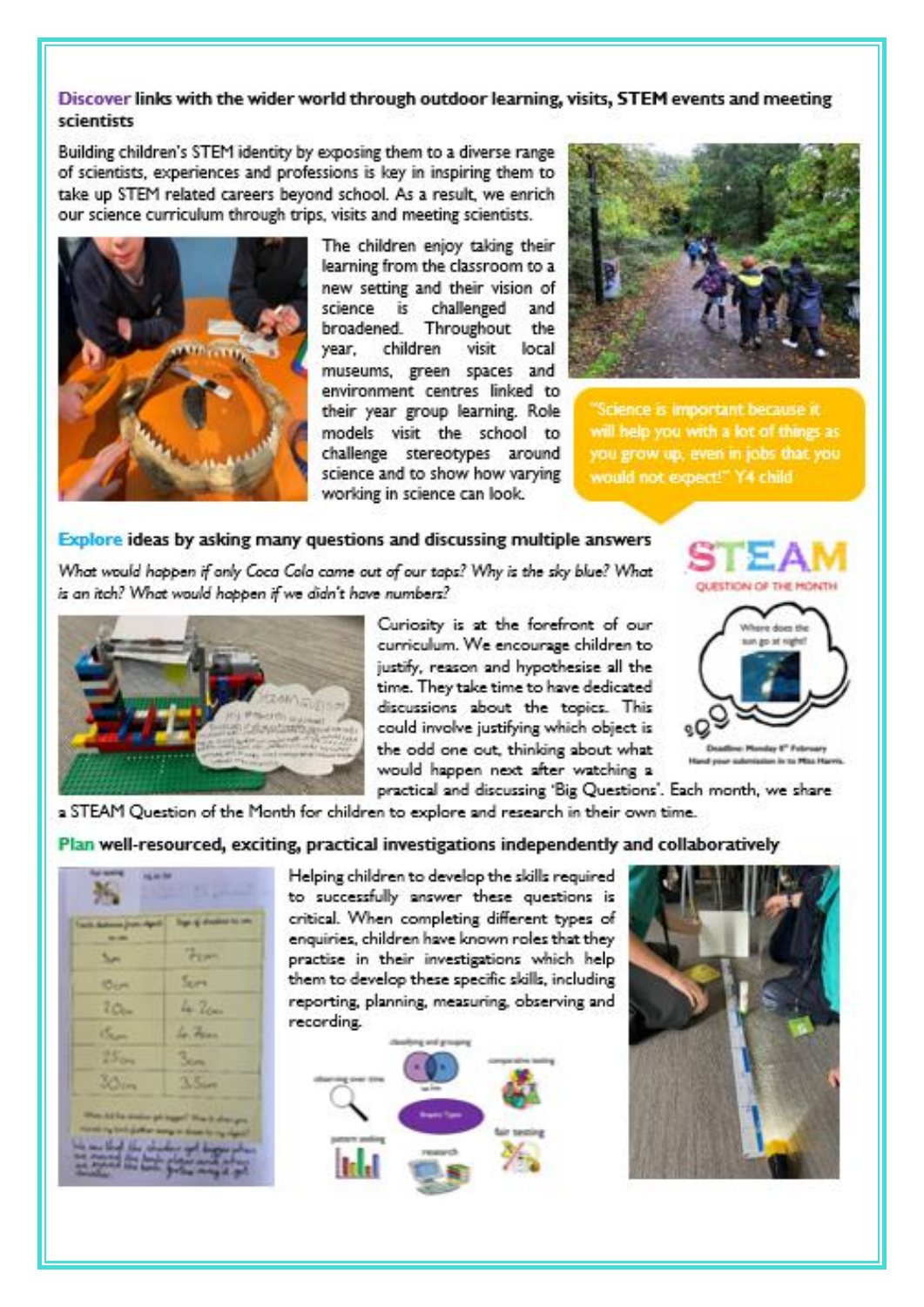|                      | <b>Dulwich Hamlet</b>                            |                                                                      |                                                                                 |  |  |  |
|----------------------|--------------------------------------------------|----------------------------------------------------------------------|---------------------------------------------------------------------------------|--|--|--|
| <b>Junior School</b> |                                                  |                                                                      |                                                                                 |  |  |  |
|                      | Key Dates for Spring Term 2 2022                 |                                                                      |                                                                                 |  |  |  |
|                      | $Y3 -$<br>Y6 -<br>Whole School -<br>Y4 -<br>Y5 - |                                                                      |                                                                                 |  |  |  |
|                      | <b>Key Dates</b>                                 | <b>Events</b>                                                        | <b>Further Details</b>                                                          |  |  |  |
|                      |                                                  | 14.02.22 HALF TERM HOLIDAY 18.02.22                                  |                                                                                 |  |  |  |
|                      | 21.02.22                                         | Spring term 2 starts                                                 | Normal start time 08.55                                                         |  |  |  |
|                      | 28.02.22                                         | Y5 & Y6 Live World Book Day lesson                                   | Streamed from the Cambridge Theatre -<br>link to World Book Day                 |  |  |  |
|                      | 01 & 02.03.22                                    | Y3 & Y4 Workshops in school from EastSide                            | Creative drama sessions - link to World<br>Book Day                             |  |  |  |
|                      | 03.03.22                                         | Y6 Junior Citizenship Scheme                                         | Afternoon, Old Kent Road Fire Station                                           |  |  |  |
|                      | 04.03.22                                         | DHJS World Book Day Celebrations                                     | Dress-up day! Theme this year is<br>'Fairy Tales'                               |  |  |  |
|                      | 04.03.22                                         | Parent and Carer Café on the topic of Dyslexia                       | Facilitated by our SENDCo Mrs Koder<br>08.45-09.30 Burbage                      |  |  |  |
|                      | 07.03.22                                         | Y4 Re-scheduled: Portals to the Past Workshops                       | At school, all day                                                              |  |  |  |
|                      | 08.03.22                                         | Parent and Carer Café on the topic of Dyslexia - repeat session      | Facilitated by our SENDCo Mrs Koder<br>08.45-09.30 Burbage                      |  |  |  |
|                      | 09.03.22                                         | Open Classroom - all year groups                                     | 15.25-16.15                                                                     |  |  |  |
|                      | 10.03.22                                         | Open Classroom - all year groups                                     | 08.25-08.45                                                                     |  |  |  |
|                      | 18.03.22                                         | DHJS does Red Nose Day                                               | Details in due course                                                           |  |  |  |
|                      | 22.03.22                                         | <b>Y3 visit to Buster Farm</b>                                       | All day, off-site                                                               |  |  |  |
|                      | 22.03.22                                         | Y4 Parent and Carer Taster Lunch                                     | Details to follow                                                               |  |  |  |
|                      | 22.03.22                                         | Y6 Annual Report Part 1 sent out to parents and carers               | Via email - English & Maths comments with<br>next steps                         |  |  |  |
|                      | 23.03.22                                         | 40 Class Assembly                                                    | Grown-ups welcome, Turney Hall, 09:10                                           |  |  |  |
|                      | 23.03.22                                         | Y6 Parents Meetings to be scheduled from today until the end of term | Class teachers will communicate booking<br>slots for meets via Google Classroom |  |  |  |
|                      | 25.03.22                                         | PTA Mother's Day Cake Sale                                           | Please bring in your sweet treat donations.<br>Village playground 15.25         |  |  |  |
|                      | 25.03.22                                         | PTA Quiz Night                                                       | Turney Hall - details to follow                                                 |  |  |  |
|                      | w/c 28.03.22                                     | <b>ABRSM Music Exams</b>                                             | At school - relevant children will be<br>notified of their day/time             |  |  |  |
|                      | 28.03.22                                         | DHIS Celebrates 'Purple Day' - supporting Epilepsy around the world  | Wear something purple! Special assembly<br>facilitated by Young Epilepsy        |  |  |  |
|                      | 29.03.22                                         | Y6 Parent and Carer Café on the topic of SATs                        | Facilitated by the Y6 Team<br>08.45-09.30 Burbage                               |  |  |  |
|                      | 29.03.22                                         | Y3 visit to Dulwich Woods                                            | <b>Back for lunchtime</b>                                                       |  |  |  |
|                      | 29.03.22                                         | Cake Sale in support of Purple Day                                   | Please bring in your purple sweet treat<br>donations. Village playground 15.25  |  |  |  |
|                      | 30.03.22                                         | <b>4S Class Assembly</b>                                             | Grown-ups welcome, Turney Hall, 09:10                                           |  |  |  |
|                      | 31.03.22                                         | Y4 Visit to Battle Abbey                                             | All day, off-site                                                               |  |  |  |
|                      | 01.04.22                                         | DHJS Easter Egg Competition                                          | Details to follow                                                               |  |  |  |
|                      | 01.04.22                                         | Y3/4/5 Annual Report Part I sent out to parents and carers           | Via email - English & Maths comments with<br>next steps                         |  |  |  |
|                      | 01.04.22                                         | Last day of Spring term                                              | Normal finish time 15.25                                                        |  |  |  |
|                      |                                                  | 04.04.22 EASTER HOLS 18.04.22                                        |                                                                                 |  |  |  |
|                      | 19.04.22                                         | Summer term starts                                                   | Normal start time 08.55                                                         |  |  |  |

# MOTHER'S DAY COMPETITION

We've already mentioned this local community art competition and hope that our budding artists have begun to make some sketches of an important person in their life.

The portrait can be any medium but must be A3 in size. Every entry must have the artist's name, class, year group and Dulwich Hamlet Junior School on the back as well as the competition code. Year 3 need to write: Competition code 5. Years 4,5 and 6 need to write: **Competition code 6.** 

All entries will be collected from DHJS on the morning of **Tuesday 8th March.**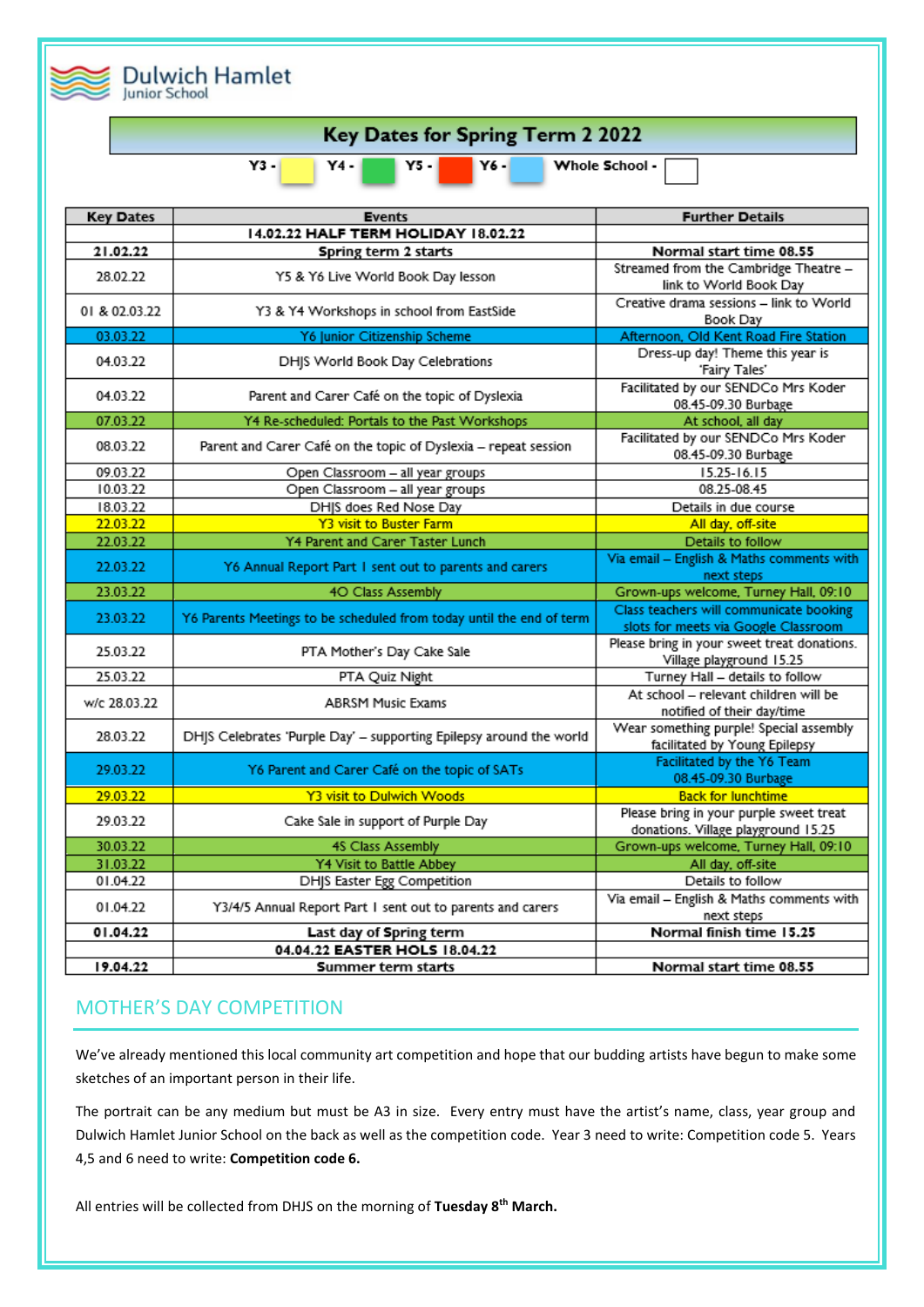This edition has some great sports reports. Unfortunately, we weren't able to bring you a round up at the end of the autumn term due to something called Covid! Our fixtures have been affected just like everything else; so many matches have been postponed or cancelled this term. We're all looking forward to a time when we can have a full squad supported by teaching staff.

It is still our intention to invite every child in the school to play or run at least once for a school team. In our last round- up we reported that 180 children had already been out to a fixture, that figure is now 234. There are some fixtures and matches which require a commitment to the school e.g. cross country running. Often for these events we can only select a small number of runners. When we have a home match we can increase that number. The children who turn up regularly for clubs and show enthusiasm for matches will often be considered for selection first. Here's what our sports reporters have to say about their matches.

# **JAGS Girls' football tournament**

On Monday 15th November some year 6 girls walked to JAGS to play in a football tournament, we played 10-minute football matches. We fielded two teams playing against: Hornsby House, Dolphins, Alleyn's and JAGS. We looked for support if we were going to be tackled by the opposition and we had many attempts at goals. We had lots of fun, I think my favourite team we played against was Alleyn's, because I think that they played really well. The team that I was in [team 2] played in to the finals and we won a bronze medal. *Bea 6W*



#### **Year 6 Girls' netball match v Streatham and Clapham**

On Monday 17<sup>th</sup> January I played a netball match against Streatham and Clapham School. The match began with good play, accurate passing and good teamwork. As the team warmed up to the game the attempts on goal became more accurate. The match was 10 minutes each way with a break halfway to have a team talk and water. I liked our team's attitude encouraging and supporting others. The oppositions attitude was quite good but, in my opinion, could have been better. They seemed to be quite critical rather than encouraging and supporting each other. Overall it was a great experience, we won one match and lost the other. On goals from both matches if you add them up together, we won

#### *Fleur 6W*

On Monday 17th January we sent two-year 6 netball teams to play against Streatham and Clapham. Their teams were very positive and outgoing and they played very well. My team from the Hamlet was made up of Kiefer, Kara, Stella, Marina, Fleur and Sarah.

HALF-TERMLY SPORT ROUND-UP We won by an impressive 5-2. Goals were scored by Kiefer and Dulcie. Our second team was made up of Nahla, Sable, Gilda, Annie, Georgia, Valentina, Olive and Vanessa. They lost by a close match of 2-1 to the opposition. Well done girls you had 'GREAT' attitude and excellent netball skills.

*Dulcie 6S*



# **Year 4 Boys' football tournament at Alleyn's**

We played Alleyn's and they're quite good. We did great, we won 3-0. Oscar was in goal and did some great saves. JP scored 3 times and got a hattrick. We had a great time because we had great formation and played as one team

#### *Tom 4S*

On the 18th January 2022, a few Dulwich Hamlet Junior School year-4 boys played against the Alleyn's' year-4 football team on their grass pitch in the afternoon. It was a crisp, cold day and everyone was excited to beat Alleyn's' once and for all. When we arrived on the pitch, we started to practise to get warmed up. I still remember when I hit the ball hard and how high it then flew. As the ball soared through the sky, everyone stood still with their eyes on the ball transfixed. All the Alleyn's players desperately ran to the ball hoping that they could block the shot from entering the goal. They did not make it in time which meant the job was left for the goalkeeper. He then dived straight in the direction of the ball; luckily for us and just in time, the ball bounced over him and went into the goal. When the REF announced my goal and when then my whole team lifted me up as we had just WON the WORLD CUP, my heart felt as if it was exploding. I could see in my teammates and the coach's eyes how proud they were of me.

#### *Leo H 4S*

I played in a year 4 team against Alleyn's School. The match was on Tuesday 18th January 2022, hosted in their playing field. It was a cold and sunny day. The team tried and had a positive attitude but we lost 5-0, but we did get a free kick. I look forward to playing them again and winning!

*Sammy 4S*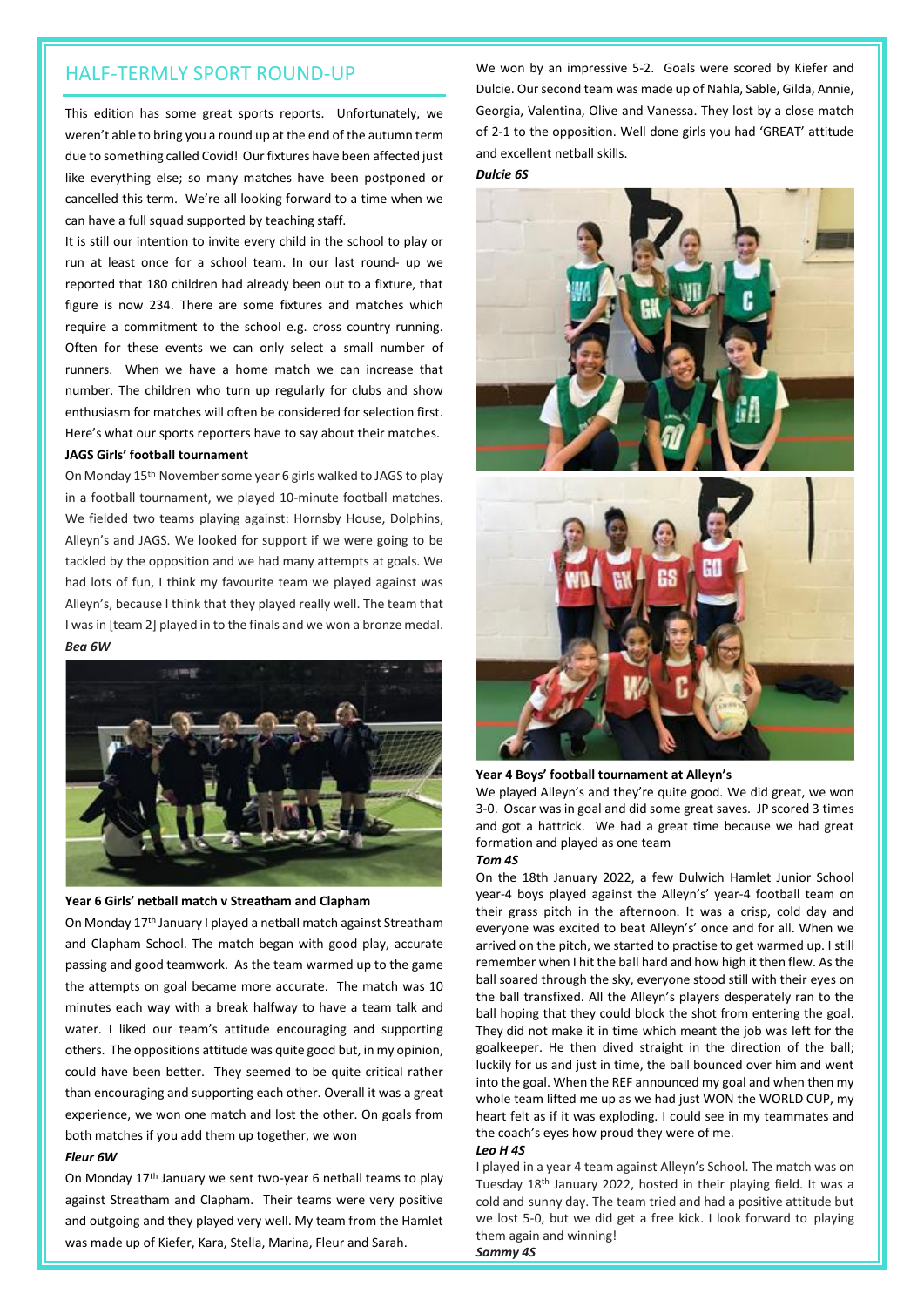

**Dulwich Hamlet v Alleyn's mixed year 5/ 6 hockey match**

On Tuesday January 25th we played mixed hockey against local school, Alleyn's at their grounds. Alleyn's were a very good side. We put in a good and energetic team performance but unfortunately despite trying our best we lost by a narrow 2-0 defeat. However, the other Hamlet team put in an impressive and strong game to draw 1-1. We knew Alleyn's were a top team as they have great hockey facilities, so we were proud of our achievements and hope to challenge them again and this time we will win!

#### *Dulcie 6S*



Hi my name is Farah and I'm in 6N. I'm going to tell you about my experience playing a hockey match against Alleyn's. The date of the match was Tuesday 25<sup>th</sup> January 2022. These are some of the players who were taking part: me, Sophia, Harper, Arlo, Laurie, Tom, Daniel and Ben. At the beginning I was so nervous I had only played hockey a couple of times. The feeling of representing your school felt like a whole lot of responsibility. You had to show good sportsmanship, good discipline but at the same time you were allowed to have fun. As soon as I got on the pitch all the parents starting cheering. When we started playing a shiver ran down my spine. With matches no one ever knows what's going to happen next but I had a good feeling about this one. Towards the end of the match everyone was feeling so tired but we didn't give up. At the end of the match everyone was so happy even though it was 1-1 I didn't care. Ok, maybe just a little. I've played a lot of matches at Dulwich Hamlet but as I grew older I didn't care about the score at the end of the match. I realised I didn't get any enjoyment from the scores I got enjoyment from playing the match.

#### **Dulwich Hamlet v Alleyn's (Year 3) boys' football**

On Monday afternoon on the 31<sup>st</sup> of January 2022, we played a football match against Alleyn's. It was very exciting. My teammates were Ibrahim 3GR, Hugh 3F, Bohan 3F, Freddy Gurling 3F and me, Søren 3H. As the game kicked off, early in the first half, Bohan dribbled past the keeper and slotted the ball into the empty net. Yes! 1-0! I cheered. As Alleyn's tried to get forward, Freddy made some incredible saves and I did some good defending. The half time whistle blew and we had a quick sip of water and a team huddle. I was midfielder now and was getting forward more. As I was about to have a shot, I got fouled by one of the Alleyn's defenders just outside the penalty area. It was a freekick which I was ready to take. I took the shot and… it skimmed the post. Ooohhhh! So close, my teammates said. As Dulwich Hamlet defended more, we got to the final 2 minutes. Alleyn's were putting on pressure, and they managed to win a series of corners. On one of the corners, I defended the middle of the goal as the Alleyn's player swung the ball in. They passed it into the middle and shot. It looked like it was going in but fortunately, Freddy made a stunning save. Then the whistle blew and we had won. Yes! We Won! My team were energised and excited. Alleyn's then congratulated us and we did the same. We left the field with happy faces.

*Søren 3H.*



#### **Dulwich Hamlet v Alleyn's boys' football (Year 5)**

I played in the Year 5 football tournament at Alleyn's school on Thursday 3rd February. We played against and beat Alleyn's 2-0, Eltham College 3-0 and Blackheath Prep 3-1, we lost a couple of the matches. In one of the matches Zak scored from a goal kick, it lobbed the goalie. We managed to beat our fierce rivals Alleyn's. Our team played really well and stayed in formation. Alleyn's have a very well organised defence and a strong midfield. I look forward to the next tournament there. Thanks to Mr Mullings for taking us*. Ben 5TS*

Well done to all our players and thank you to our sports journalists who earned two house points each for their respective house. My thanks as always to the dedicated PE team who brave the elements whatever the weather. I also want to thank the afterschool sport club leaders, Mr Purcell, Spike, Miss Kenny and Fun4sports and the before school cross country club run by Miss Harris and Mrs Begley. Not forgetting Mr Mullings for coordinating and leading our fixtures.

#### *Farah 6N*